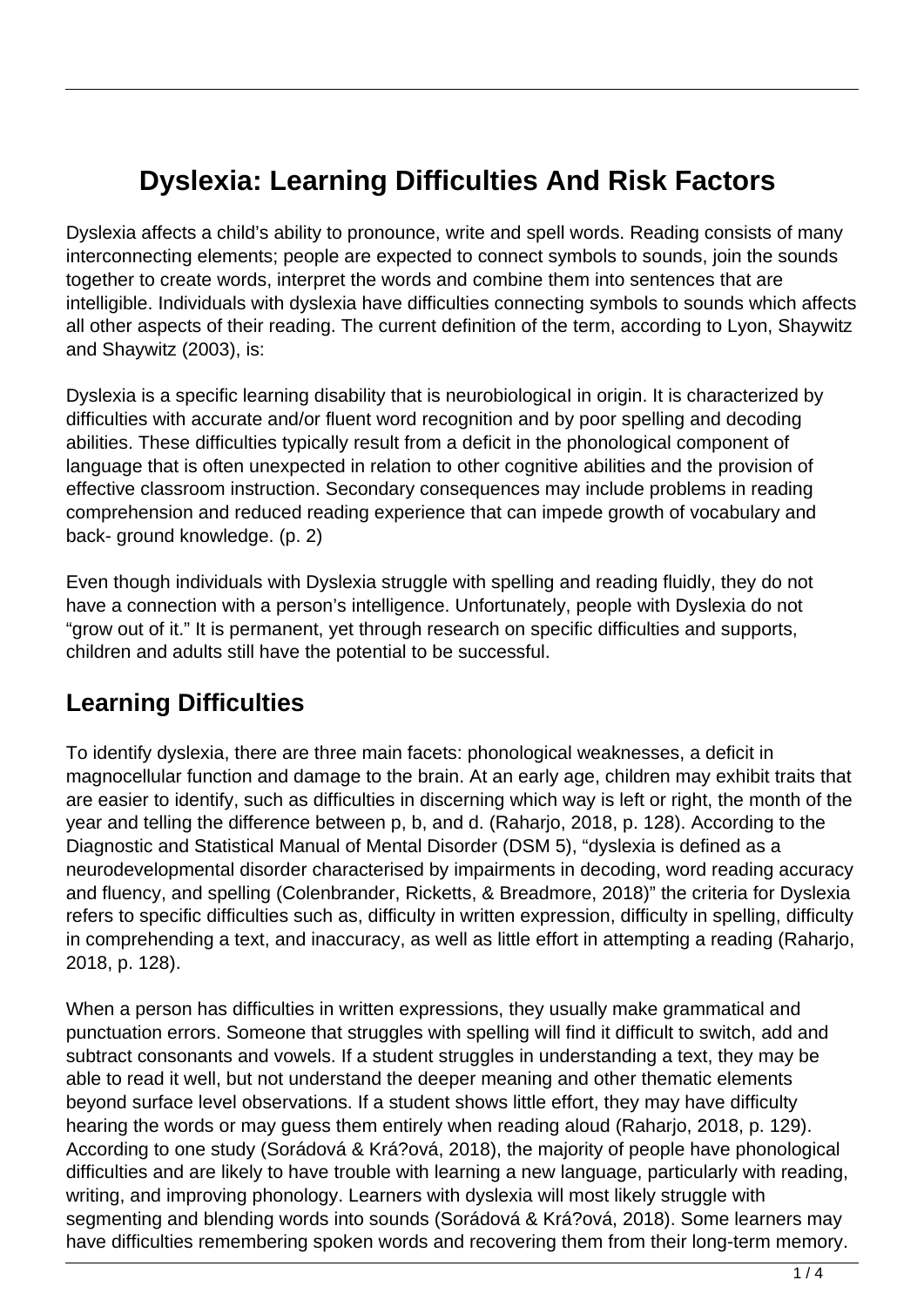In addition to these, some learners may also suffer from disorders such as ADHD and ADD, dyspraxia or dyscalculia (Sorádová & Krá?ová, 2018). Since these children find reading difficult, they may have less exposure to written works; this prevents the development of word fluency and automaticity as wells as lessens exposure to higher-level grammar and vocabulary. According to one source (), morphology may have a relation to early reading instruction; children struggling with their morphological skills may also see difficulties in spelling and reading (Colenbrander, 2018). Not every learner is the same' meaning that their symptoms will range in their severity; this contributes to their individual educational needs and approach to lesson content.

## **Background Information**

In 1676, German physician, Johannes Schmidt noticed on of his patients suffered from a stroke. Although the recovery of the patient was quick, the patient showed difficulties in reading and writing. Based on his observations, Dr. Schmidt believed that there was an unknown area in the brain responsible for language skills and damage to it would lead to disabilities in writing and reading. In 1887, German neurologist, Adolph Kussmaul called for the study of reading issues as a type of learning difficulty (Mahmoodi-Shahrebabaki, 2018). He called reading difficulties "word blindness," a term which appealed to educators and doctors; the term was used in medical journals as a type of neurological disorder. Rudolf Berlin was the first person to coin the term, "dyslexia" in his paper the same year as Kussmaul. However, Berlin's term was not accepted on a grand scale until the 1980s (Mahmoodi-Shahrebabaki, 2018).

In addition to the interest in word blindness and writings in medical journals, a report conducted by Dr. Joseph Dejerine was published in the Lancet Medical Journal in 1891; his report included reading difficulties of a patient he observed suffering from brain trauma. He discovered that a person's symptoms may vary greatly depending on age and conditions experienced. Dejerne also found that his patient struggled with speaking and writing (Mahmoodi-Shahrebabaki, 2018). His conclusion was that the neurological damage in the brain caused the patient's linguistic problems. . The hypothetically neurological (or medical) models of Kussmaul and Dejerne continued to be extensively adopted by researchers for about a century (Mahmoodi-Shahrebabaki, 2018).

During the late 19th century, reading difficulties were considered results of neurological disorders; this conclusion did not have supporting research and there was no universal agreement between researchers. Dr. Samuel Orton, An American neurologist, proposed the term, "strephosymbolia" referring to the the learning disorder for symbols that appear to be reversed. Afterwards, he coined the term, "developmental alexia," or the inability to learn to read. In the 1930s,"dyslexia" was a term indicating a reading disability; both Greek words for 'days,' and 'lexia' are for absence and language respectively (Mahmoodi-Shahrebabaki, 2018). Children with reading and writing disorders continued to be investigated through intelligence measurement methods used by psychologists until the 1970s. Subsequently, investigation of reading and writing difficulties started to be conducted and evaluated from an educational outlook; it was discovered that children had various needs depending on the age and grade. This research on dyslexia lead to changes in education for children with reading difficulties (Mahmoodi-Shahrebabaki, 2018).

## **Identifying Dyslexia**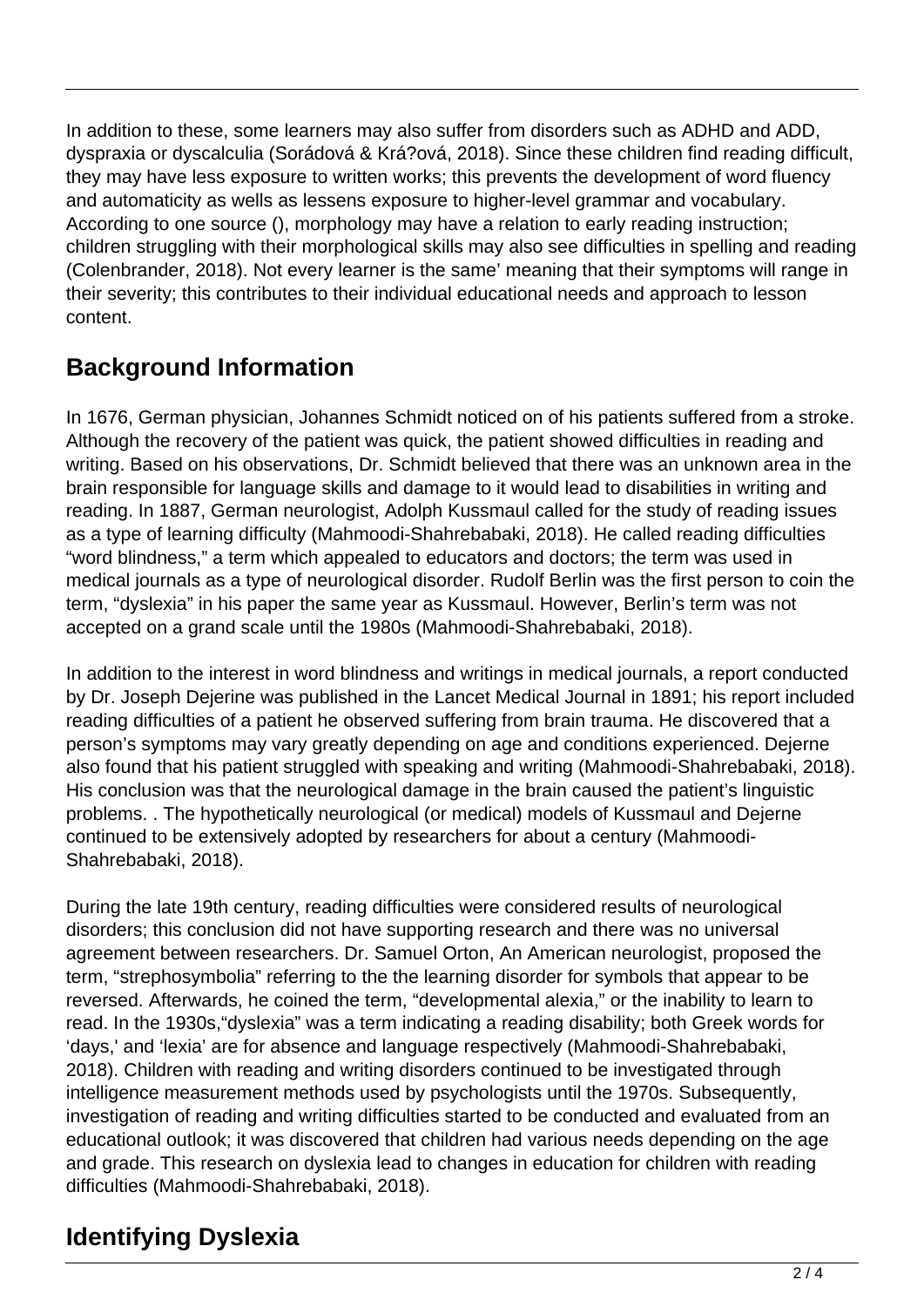The goal of early identification is to locate as many children that are at-risk as possible. According to one study (Colenbrander, Ricketts, & Breadmore, 2018), methods have to be specific, yet sensitive to each student. If they are not specific, a misdiagnosis may occur resulting in wasted time and time and money on students that do not need that exact support. Methods need to be sensitive so that children do not go undiscovered; moreover, depending on a child's age and schooling, children may be more or less responsive to certain methods of identification. It is beneficial to identify a child as early as possible; before formal schooling, it may be difficult to trust measurements taken for a child. Pre-school education is an appropriate time to begin this process to determine the likelihood of a reading difficulty in a child (Colenbrander, et al., 2018).

### **Risk Factors**

Children do not usually have one risk factor related to their reading difficulties; it is usually a combination of factors, such as genetic, environmental, etc. If there is a greater number of factors or if they are severe, a child will be more likely to develop word reading issues. The potential risk factors are: genetic, oral language, vocabulary knowledge, morphological awareness, hearing, and speech sound disorders (Colenbrander, et al., 2018). If a child has a family member who has a reading disability, they are at a greater risk at also developing a reading disability than a child without a family member who does not. According to a study, "40-66%... develop reading difficulties themselves, as compared with 6-14%" that do not have a family member with a reading difficulty (Colenbrander, et al., 2018).

Children that have oral language skills that are proper for their age are less likely to develop a reading difficulty. When a child is first starting to learn to read and spell, they need to learn how sounds relate to their letters; the combination of segmenting, sound mappings, and blending is known as phonics (Colenbrander, et al., 2018). Once developed, a child has multitude of pronunciations and spellings in their brain. Thus, if a child can blend, they can teach themselves to read words that they have not seen before. Phonemic awareness is the ability to pay attention to, reflect on, and understand the individual sounds in each word. A student's skill in phonemic awareness is a good predictor of difficulty or success with reading. Phonological difficulties are not always enough to cause dyslexia unless they are paired with other risk factors. Letter knowledge is another potential risk factor; a child needs to be aware of letter names and sounds to learn phoneme-grapheme connections (Colenbrander, et al., 2018).

According to one source, a poor vocabulary knowledge is related to poor reading comprehension; however, it depends at what stage of formal schooling they are (Colenbrander, et al., 2018). A student's oral vocabulary knowledge in pre-kindergarten or kindergarten is not a definitive predictor of their future abilities; progress in later years of elementary schooling are a stronger indicator of this ability. Children with dyslexia are show signs of weak morphological skills; morphology is the study of words, formation of words, and relationships with other words. There is research to support that morphological skills relate to reading and writing skills; however, there are still debates on whether formal elementary reading instruction should include lessons in morphology (Colenbrander, et al., 2018).

Difficulties in hearing are a strong indicator in early identification of reading difficulties; it impacts other skills such as vocabulary and phonological skills. On average, children that are deaf are approximately three years behind their grade level by the end of elementary school. Children